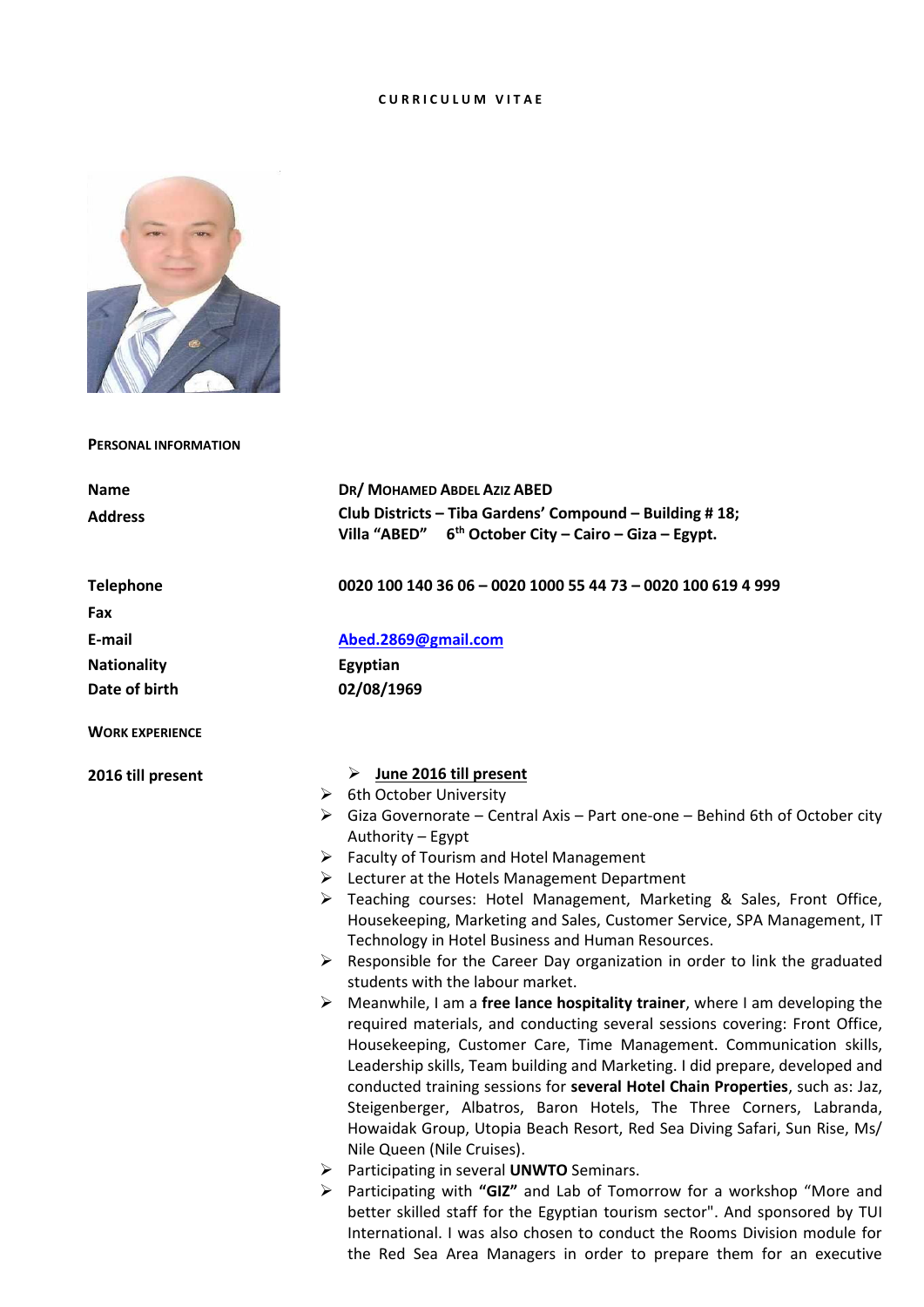position.

- Hospitality Training Expert, working with the T.U.V. Nord "Germany", developing the required materials and conducting Hospitality training sessions for Hotel managers and staff members.
- $\triangleright$  Developing & reviewing and approving, the required materials for the Front Office Skills Development, and the Strategic Management courses needed for the National project launched by the **Egyptian Tourism Federation** and The **TVET** (2019)
- $\triangleright$  Participating in several workshops with the TVET covering the Hospitality skills development and capacity building.
- Attending the **"Screening and Assessment of TVET Programs in Egypt"** training course, for upgrading skills in the field of Curriculum Development.

# **May 2007 till March 2016**

- $\triangleright$  The Egyptian Tourism Federation, Human Resources and Development Unit
- $\geqslant$  43 B Kasr El Nil Street Cairo Egypt
- $\triangleright$  Hotels & Tourism Human Resources Development
- "Training Specialist, Consultant and a Master Trainer" for "The Front Office Skills Development & responsible for the launching of the Managerial Level Regional Project". Where I conducted hundreds of training sessions, for the Front Office Line level, supervisory and managerial level. As well as several "customer Care" sessions for the Egyptian tourism Workforce. Also participating in the regional project launching. As of May, 2007 till present.
- $\triangleright$  Meanwhile, I was nominated as a consultant/advisor for the "International" Labours Organization, where I did participate in the following activities:
	- Participating in preparing for the Worker behaviour, general knowledge and skills required for the Egyptian workforce, Decent Job for Egypt's young people and was in charge for the Red Sea Area. Under the ILO and the IOM (International Organization for migration) and the Department of Foreign Affairs, trade and Development "Canada" (DFATD)
	- Participating with "ILO" in preparing the required materials for the technical and professional competencies for the tourism job
	- Participating in piloting of the "Skills Assessment tools & methodology for occupational profile in Tourism Sector
- **"T.V.E.T"** (Phase one) and (Phase two)(Technical, Vocational, Educational, Training), where I achieved the following materials and courses:
	- The curriculum "Front Office for Job Seekers"
	- The curriculum "Housekeeping for Job seekers"
	- Preparing the curriculum and the **"DACUM"** for 5 tourism occupations based on the tourism study for the Red Sea
	- **Preparing the Vocational curriculum for Hospitality Student Work** book and the Teacher Unit (GSSJ)
	- **Developing curriculum and teaching/learning support material for** supervisory studies in Rooms Division operation
	- **IMPLEMENT INGLES** Implementing training program on Pedagogical subjects for the Technical Institutes of Tourism and Hotel Management
	- **E** Reviewing the materials for the "Supervisory Skills Training session for the Rooms Division "Front Office & Housekeeping"
	- Preparing a Vocational curriculum for the Hospitality "Becoming a Supervisor" (Student Work Book & Teaching Unit) "GSIN"
	- Reviewing the materials for the "TOT" Training session for the Rooms Division
	- Implementing and participating in conducting training sessions and educational program for the Egyptian Technical colleges of Tourism and Hotel Management, to efficiently create a scheme of work
- Member of the Egyptian Delegation to (Edinburgh Scotland), for the

**• Dates (from – to) 2007 - 2016**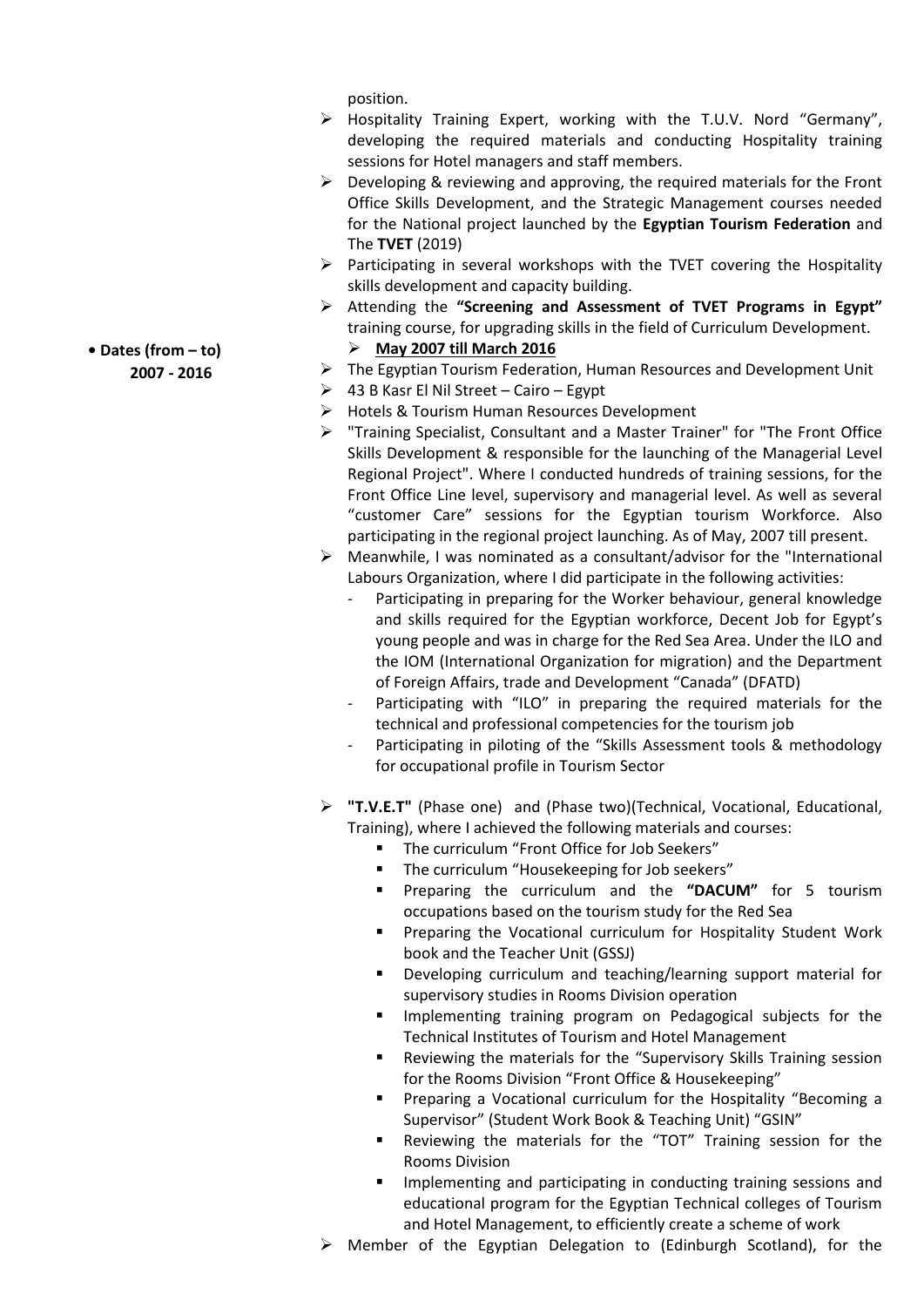launching of the new training programs: Customer care & Green Hotels. 2013

- $\triangleright$  Member of the supreme council for the reform of the education system, and Head of the executive committee (Technical Education Development) " Red Sea Governorate"
- Head of the committee, National Tourism Authority, "red Sea Governorate"
- $\triangleright$  Live participating in several TV programs discussing the Tourism Industry in Egypt

## **October 2005 till 2007**

- $\triangleright$  Ministry of Culture
- $\triangleright$  Zamalek Cairo Egypt
- $\triangleright$  Accompanying Foreigners guests for the International Arbitration committee (Cairo International Festival for Experimental Theatre)
- $\triangleright$  As an official translator, Interpreter and administrator (French & English)
- $\triangleright$  This was a temporary short-term job, while teaching.

# **October 2002 till 2007**

- $\triangleright$  Faculty of Arts "Ain Shams University".
- Hotels Management Department, at the Distance learning Education Sector.
- $\triangleright$  University
- $\triangleright$  Teaching Hotel Management as a Hotel Management expert.
- Lecturer & Expert
- $\triangleright$  Preparing the required materials and curriculum, beside teaching courses

# **October 2002 till May 2007**

- Faculty of "Tourism & Hotels". 6 October University.
- $\triangleright$  University
- $\triangleright$  French Language Lecturer, besides teaching hotel management.
- $\triangleright$  Preparing the required materials and curriculum, beside teaching courses

#### **October 2001 till May 2007**

- "Culture & Sciences City", 6 October. The High Institute for Languages and Translation.
- $\triangleright$  University
- $\triangleright$  As a French language teacher.
- $\triangleright$  Preparing the required materials and curriculum, beside teaching courses

#### **October 2001 till May 2007**

- Faculty of "Languages & Translation" 6 October University.
- $\triangleright$  Institution
- $\triangleright$  As a French language lecturer.
- $\triangleright$  Preparing the required materials and curriculum, beside teaching courses

#### **October 2000 till October 2002**

- Faculty of "Tourism & Hotels "Cairo University, El Fayoum Branch"
- $\triangleright$  University
- $\triangleright$  Language lecturer
- $\triangleright$  Preparing the required materials and curriculum, beside teaching courses

# **September 1997 till May 2007**

- The Egyptian High Institute for Tourism & Hotels Management "Heliopolis Sheraton ".
- $\triangleright$  Preparing the required materials and curriculum, beside teaching courses
- $\triangleright$  Institution
- $\triangleright$  Hotel management lecturer for (Front Office Housekeeping Banquet &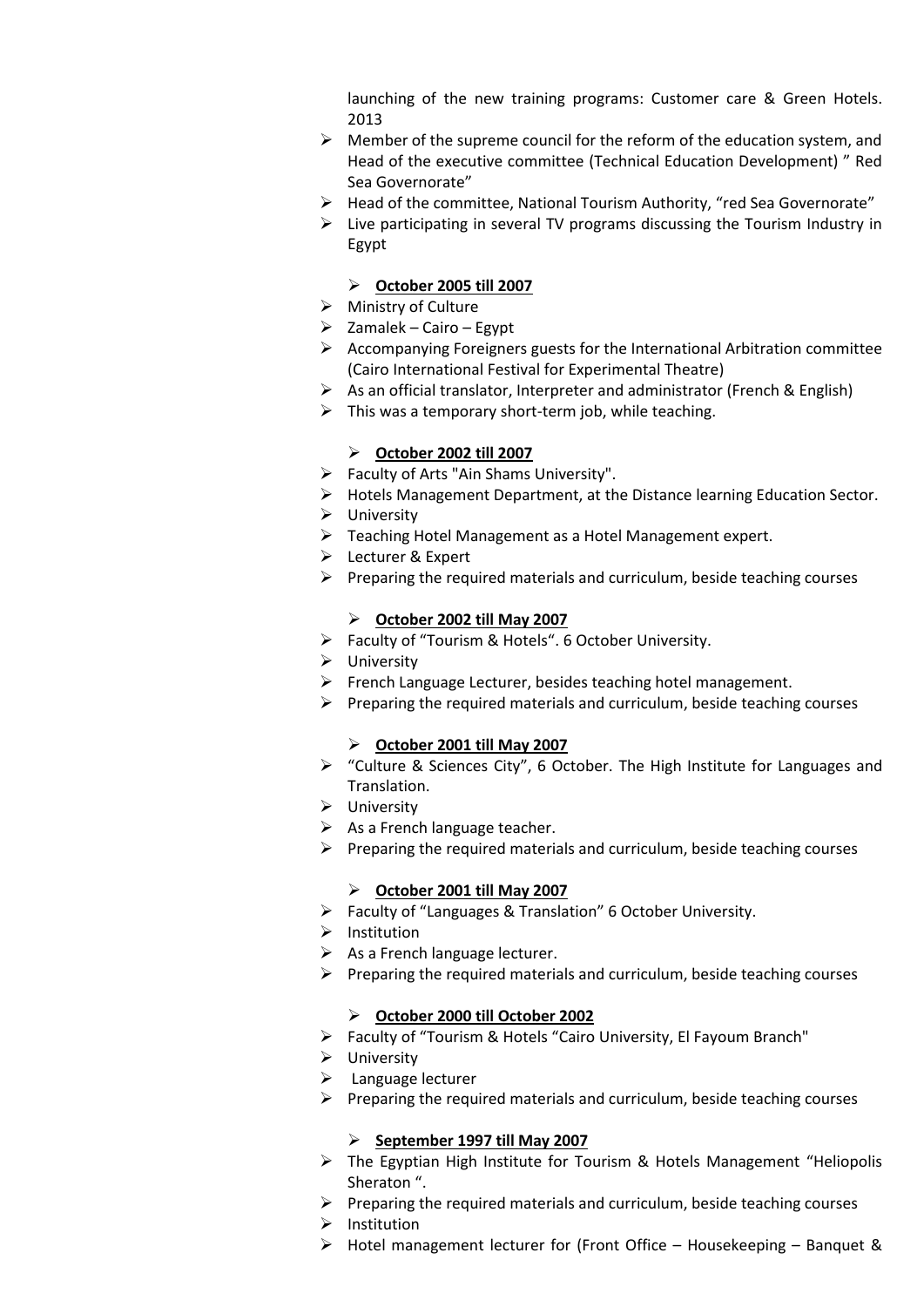Conventions Management) beside French language

# **September 1996 till July 1998**

- $\triangleright$  Cairo Academy "Mokattam " Cairo Egypt
- $\triangleright$  Institution
- $\triangleright$  French language lecturer, as of 1996 Till 1998.
- $\triangleright$  One of the opening team, Preparing the required materials and curriculum, beside teaching courses

# **February 1997 till October 2002**

- $\triangleright$  "Melia Pharaoh" Hotel-Hurghada Red Sea Egypt
- One of the most luxuries Five Stars Hotels-360 Rooms.
- $\triangleright$  Front Office Manager/Rooms Division
- $\triangleright$  In charge of the full operation for the whole department including the reservation, then as a Rooms Division Manager in charge of the operation (Replacing the General Manager during his vacations).

# **June 1996 till October 1996**

- Coral Bay Hotel "Sheikh Coast "(Sharm El–Sheikh) Egypt.
- $\triangleright$  A very busy resort hotel in a very potential place including 1750 Rooms + Time-Share & Resident Villas & apartments with a total of nearly 3250 Rooms, apartments & Villas.
- ▶ Front Office Manager
- $\triangleright$  In charge of the full operation for the whole department including the reservation

# **November 1992 till June 1996**

- $\triangleright$  Forte Grand Pyramids Hotel (Guiza, Egypt)
- $\triangleright$  An exclusive hotel (523 Rooms & Suites), overlooking the magnificent pyramids.
- $\triangleright$  Assistant Manager
- $\triangleright$  Member of the pre-opening team, then I've been gradually transferred and promoted from one post to another

# **February 1991 till July 1992**

- $\triangleright$  Baron Hotel Heliopolis Cairo Egypt
- $\triangleright$  A very busy four stars- (First Class Hotel) Located in Heliopolis, nearby the Cairo International Airport and overlooking "The Baron Palace".
- $\triangleright$  Reception shift leader.

#### **March 1989 till February 1991.**

- $\triangleright$  Cairo Flamenco Hotel Zamalek Cairo Egypt
- A four stars-128 Rooms (First Class Hotel) Located in Zamalek, overlooking the magnificent Nile River.
- $\triangleright$  Receptionist & Reservation agent
- $\triangleright$  I have got training through the reservation department incoming/outgoing faxes & Telexes.

# **January 1988 till March 1989:**

- $\triangleright$  Sheraton Nile Cruises. Luxor Egypt
- $\triangleright$  High volume hotel ship (88 Cabins) in a very busy classical pharaonic area (Luxor & Aswan).
- Room Clerk (Desk Agent"
- $\triangleright$  Responsible for guest relations, information, check in/out, accounting for monies and reports, including daily contact with domestic and foreign visitors, as well as blocking for groups and individuals.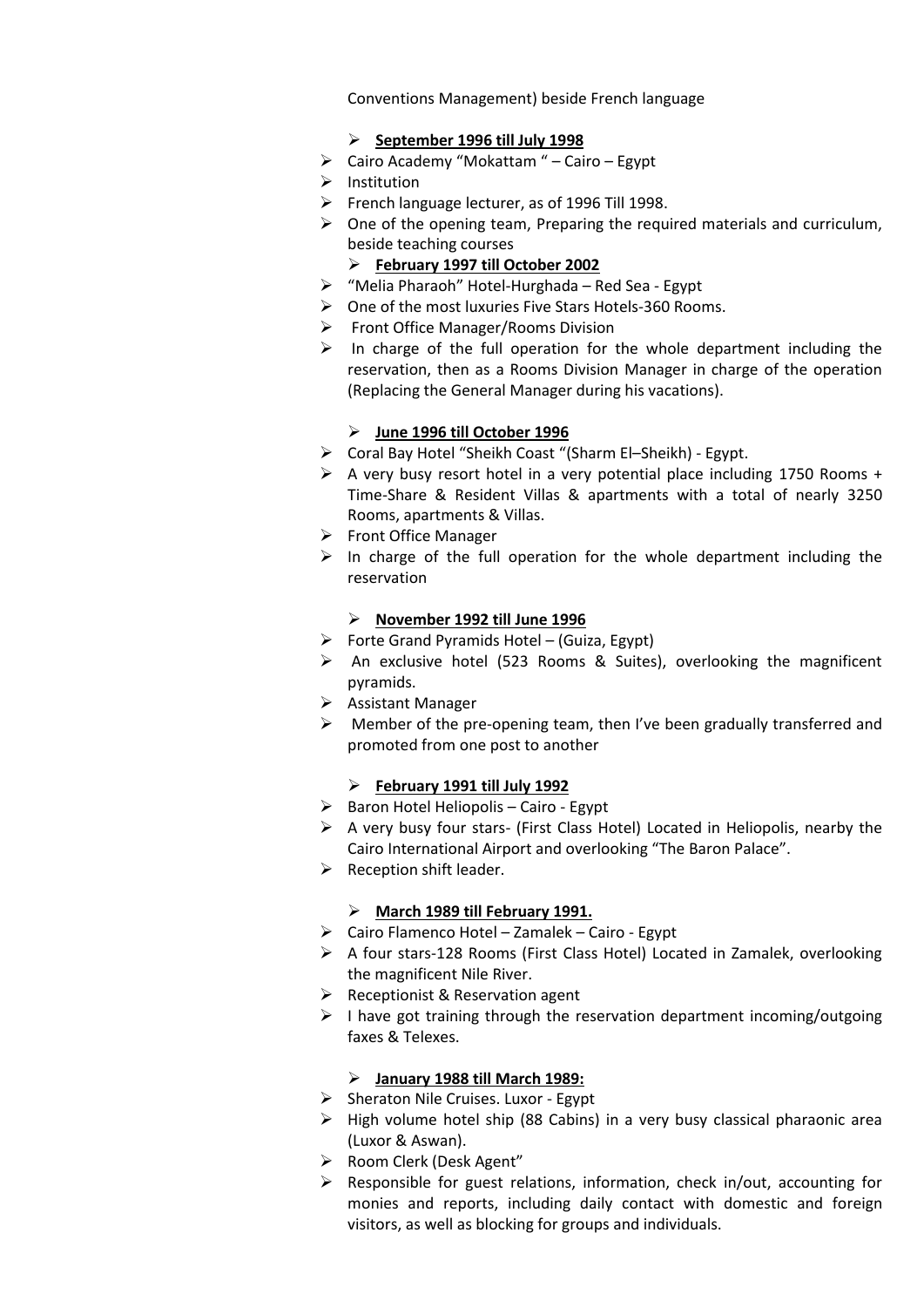#### **EDUCATION AND TRAINING**

- 
- **Name and type of organisation providing education and training**

# **• Dates (from – to) [ Add separate entries for each relevant course you have completed, starting with the most recent. ]**

- **August 2016**
- $\triangleright$  National Authority for Quality Assurance and Accreditation of Education (NAQAA)
- $\triangleright$  Education
- $\triangleright$  Strategic Planning for H.E. Institutes

# **November 2013 till December 2013:**

- > Edinburgh College "Scotland"
- $\triangleright$  Hotels Management
- (Customer Care & Green Hotels)
- $\triangleright$  Train the trainer

# **November 2010 till 2015:**

- $\triangleright$  Helwan University
- $\triangleright$  Hotels Management
- $\triangleright$  Ph.D. Holder
- $\triangleright$  Assessing the Results of the Managerial Training Programs in Resort Hotels. "Case study on the performance in Rooms Division"

#### **May 2010:**

- American Hotels & Lodging Educational Institute
- $\triangleright$  Hotels Management
- $\blacktriangleright$  Leadership Skills

#### **November 2008:**

- "IDI" International Development Ireland (The Professional Development Program For Hospitality Managers)
- > Hotels Management
- Human Resources / People Management & Training, Financial Management, Revenue & Yield Management, Applications of Information Technology, Operations & Service Excellence, Marketing and Elements of Hospitality Management.

# **May 2007:**

- American Hotels & Lodging Educational Institute
- $\triangleright$  Hotels Management
- $\triangleright$  Certified Hospitality Departmental Trainer

#### **December 2003 till March 2008:**

- $\triangleright$  Helwan University
- > Hotels Management
- > Master Degree
- $\triangleright$  "Assessing the Effectiveness of the Customer Loyalty Programs Adopted in Hurghada Resorts"

#### **July 2002 till October 2003:**

- $\triangleright$  Helwan University
- $\triangleright$  Hotels Management
- Hotel Management Diploma at the Faculty of Tourism & Hotels "Helwan University - Very Good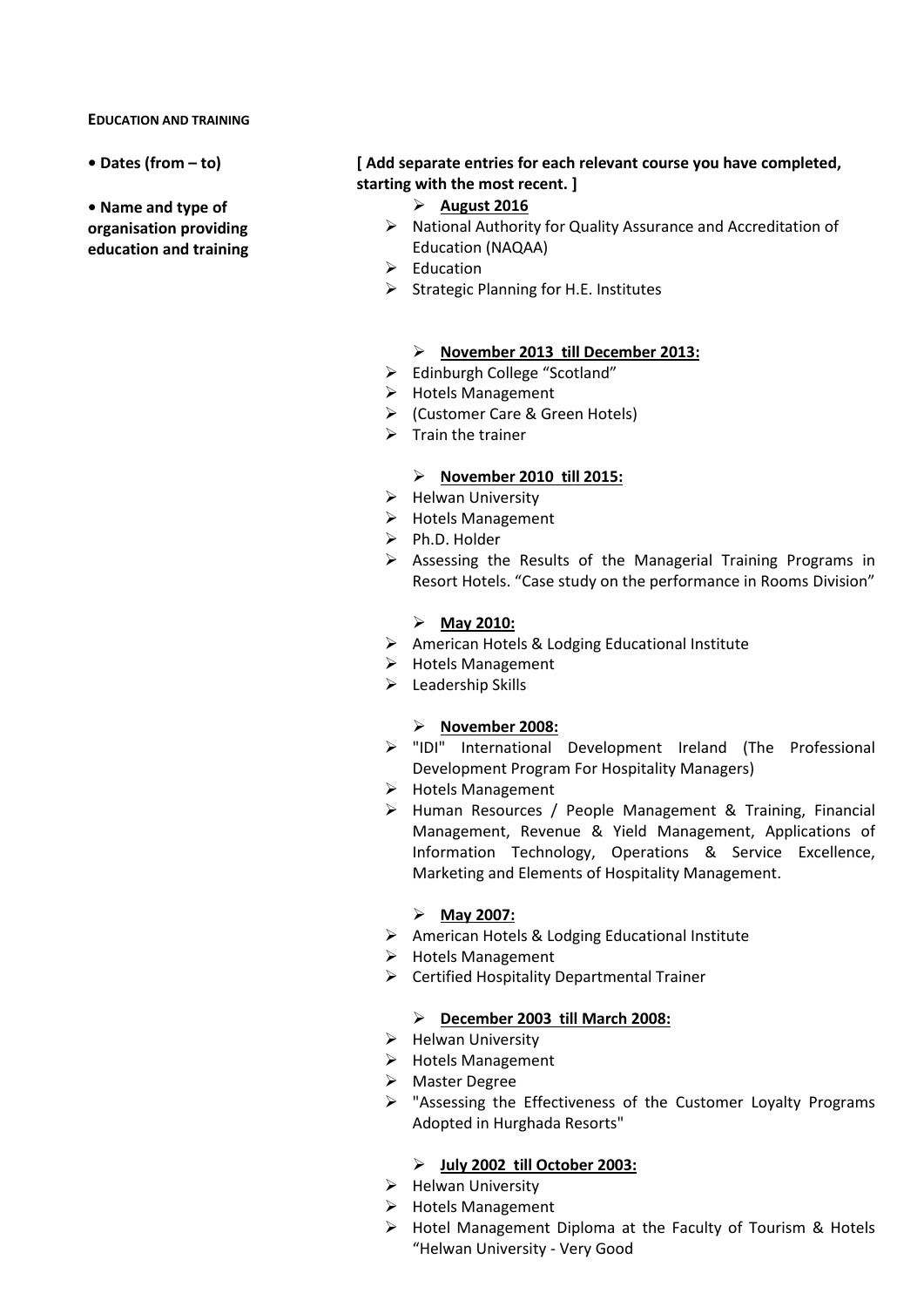- **July 1996 till October 1998:**
- $\triangleright$  Ain Shams University
- $\triangleright$  Faculty of Arts
- $\triangleright$  Professional Multi Languages Translation Diploma (French-English-Arabic)
- > Master Degree

#### **September 1989 till October 1994:**

- $\triangleright$  Ain Shams University
- $\triangleright$  Faculty of Arts
- $\triangleright$  French Language and Literature
- License Of Arts French Language & Literature

#### **September 1984 till July 1989:**

- Collège De La Salle Cairo Egypt
- ▶ French School
- $\triangleright$  French Language and Literature
- $\triangleright$  Secondary School/High School

#### **September 1974 till July 1984:**

- Collège Des Frères Bab El Louk Cairo Egypt.
- French School
- $\triangleright$  French Language and Literature
- $\triangleright$  Primary and preparatory School
- $\triangleright$  Participating with the "ILO" International Labour Organization in the launching of "Occupational safety Hazard" in the Red Sea Region Hotels.
- $\triangleright$  Certificate of achievement (Train the Trainer) "International Labour Organization" - ILO
- $\triangleright$  "Improving the competitiveness of Tourism sector in Egypt through Decent work" - 2010 Tri-Partite training programme, conducted with cooperation of the TVET "I" in Egypt.

**• Title of qualification awarded**

# **• Level in national classification (if appropriate)**

#### **PERSONAL SKILLS**

AND COMPETENCES Acquired in the course of life and career but not necessarily covered by formal certificates and diplomas.

My strengths are in creating developing and implementing ways of efficient education and training with the highest quality and satisfaction services. I have leaded, trained and organized large individual teams with different cultures and environments. My mission is to provide updated information and competencies for hospitality leaders and beginners. My specialty is to deliver the perfect balance of management skills, skills development and company interest and of course the personnel. My focus is always on the individuality touch and details to follow up

**• Principal subjects / occupational skills covered**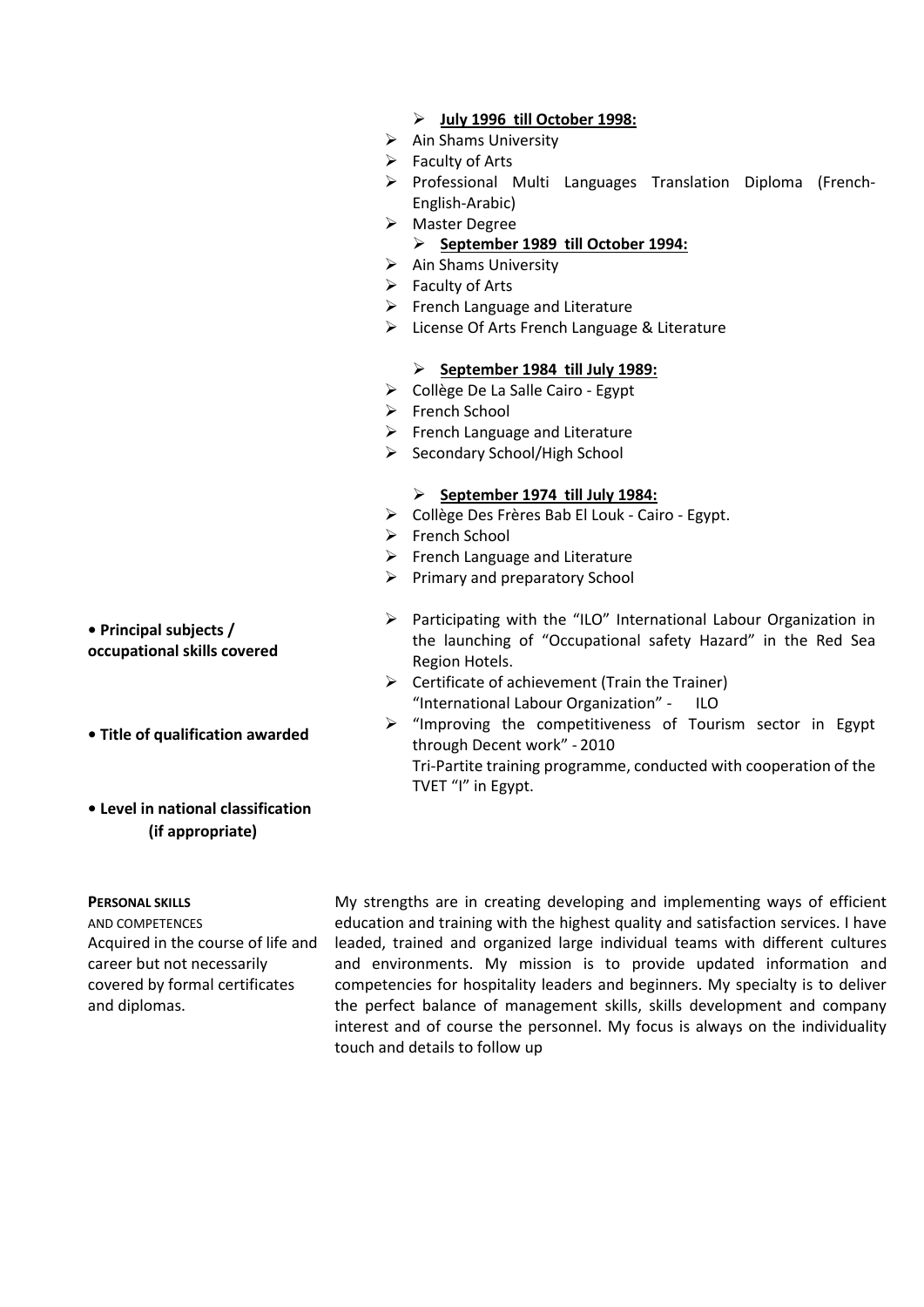| <b>MOTHER TONGUE</b>   | <b>ARABIC</b>  |
|------------------------|----------------|
| <b>OTHER LANGUAGES</b> |                |
|                        | <b>FRENCH</b>  |
| • Reading skills       | Excellent      |
| • Writing skills       | Excellent      |
| • Verbal skills        | Excellent      |
|                        | <b>English</b> |
| • Reading skills       | Excellent      |
| • Writing skills       | Excellent      |
| • Verbal skills        | Excellent      |
|                        | Arabic         |

# **Mother Tongue**

#### **SOCIAL SKILLS**

AND COMPETENCES Living and working with other people, in multicultural environments, in positions where communication is important and situations where teamwork is essential (for example culture and sports), etc.

#### **ORGANISATIONAL SKILLS**

AND COMPETENCES Coordination and administration of people, projects and budgets; at work, in voluntary work (for example culture and sports) and at home, etc.

#### **TECHNICAL SKILLS**

AND COMPETENCES With computers, specific kinds of equipment, machinery, etc.

#### **ARTISTIC SKILLS**

AND COMPETENCES Music, writing, design, etc.

[ Describe these competences and indicate where they were acquired. ] I have leaded, trained and organized large individual teams with different cultures and environments. If you review my resume you will find all my previous experiences with direct contact with the public, either through dealing directly with hotels' guests or by explaining directly for students or Training's participants. I am a determined person, able to work under pressure within a team as well as individually with precision, enthusiasm and commitment. I traveled to Qatar, Comoros Islands, Kenya, Scotland and United Kingdom, where I conducted and attended some training sessions for Hotel managers & employees.

[ Describe these competences and indicate where they were acquired. ] I am a determined person, able to work under pressure within a team as well as individually with precision, enthusiasm and commitment. I have leaded, trained and organized large individual teams with different cultures and environments

#### **[ Describe these competences and indicate where they were acquired. ]**

- $\triangleright$  Learning and Development expert with an outstanding training skill
- Computer Literate & Customer Service oriented.
- $\triangleright$  Ability to work within a team or individually.
- $\triangleright$  Guest satisfaction oriented with a very strong Public Relations Skills.
- $\triangleright$  Leadership and problem-solving abilities.
- $\triangleright$  Handling complaints professionally.
- $\triangleright$  Ability of passing through the information.

#### **[ Describe these competences and indicate where they were acquired. ]**

- $\triangleright$  Reading
- Writing
- $\triangleright$  Surfing the internet
- Social work
- Soft Music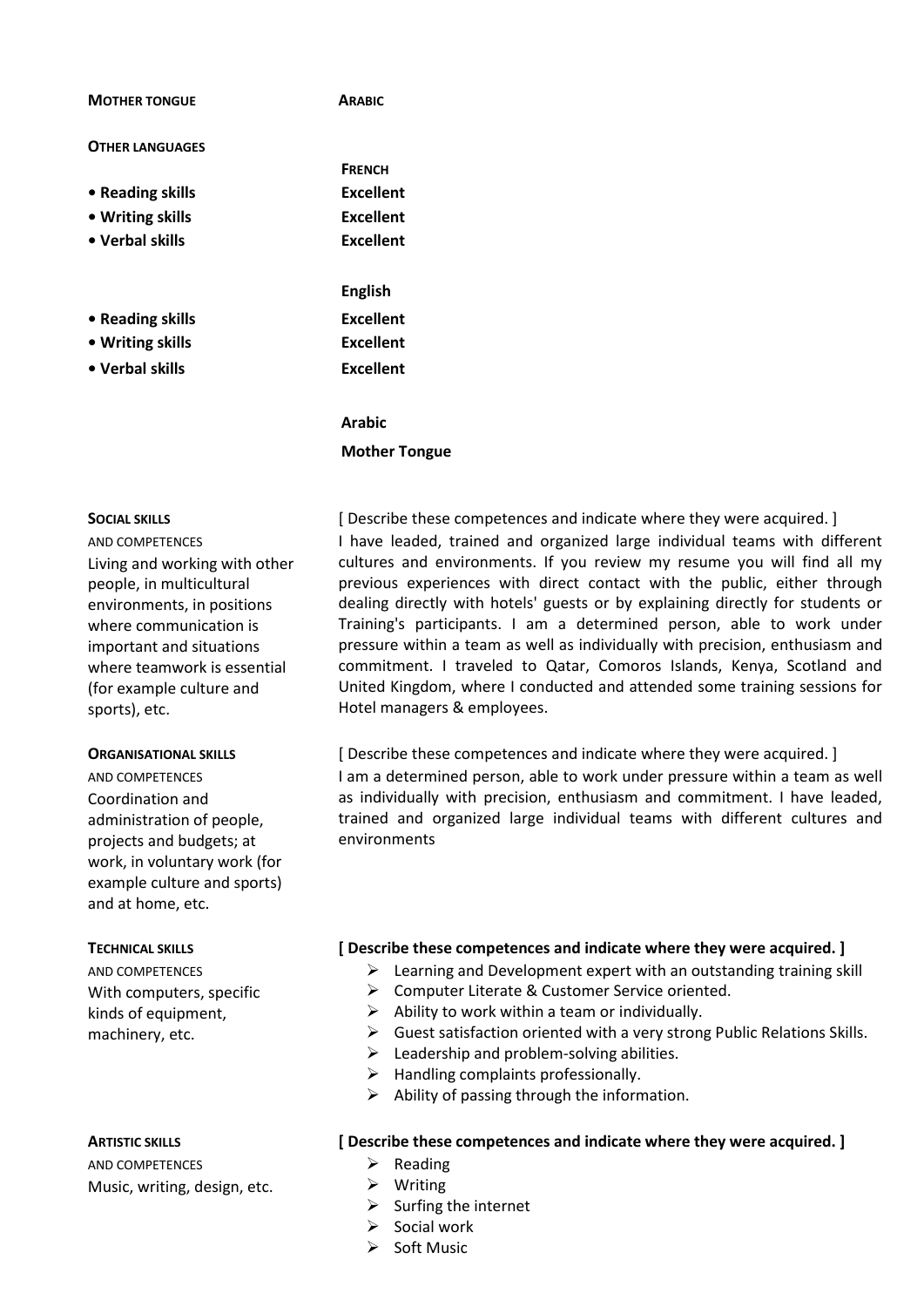# **OTHER SKILLS**

AND COMPETENCES Competences not mentioned above.

#### **OTHER RELEVANT INFORMATION**

(e.g., Research and Publications)

# **[ Describe these competences and indicate where they were acquired. ]**

- $\triangleright$  Ability of passing through the information.
- $\triangleright$  Facebook (m.a.a.abed)
- $\triangleright$  LinkedIn (Mohamed Abdel Aziz ABED)

#### Headline 1

- **Using the Preregistration Procedures to Minimize the Check-in Duration and To Reflect an Excellent Guest Experience for Regulars and repeaters**
- International Journal on Recent Trends in Business and Tourism
- Vol. 1 (4) October 2017 Page: (49 53)

#### Headline 2

- **Studying the effectiveness of Using "Smartphone's Apps on Raising Hotels' Occupancy and Operation's Efficiency**
- Journal Of Association of Arab Universities for Tourism Studies and Hospitality. (JAAUTH)
- $\triangleright$  Volume 15 December 2018 (Especial part) Page: (1 10)

#### Headline 3

- **Assessing the Performance of Managing and Following-up Online Hotels' Guests Reviews**
- Journal Of Association of Arab Universities for Tourism and Hospitality. (JAAUTH)
- Vol. 18 No. 3, (2020), pp.164-176.

#### Headline 4

- **Reviving the Trail of the Holy Family to Egypt (Applied for the Development of the Tourism and Hospitality Sector)**
- Journal Of Association of Arab Universities for Tourism and Hospitality. (JAAUTH)
- Vol. 20 No.2, (2021), pp. 198-215

#### Headline 5

- **The Absence of the Skilled Technician Manpower (Blue Collar) in the Hospitality Industry Due to Fluctuations of Business (A Case Study of Independent Four-Star Resort Hotels in the Red Sea area)**
- Journal Of Association of Arab Universities for Tourism and Hospitality. (JAAUTH)
- Vol. 21 No.3, December 2021

#### Headline 6

- **The Use of Sustainability Principles and Lighting Technology in Lighting Hotels' Lobby Area**
- Journal Of Association of Arab Universities for Tourism and Hospitality. (JAAUTH)
- Under Reviewing.